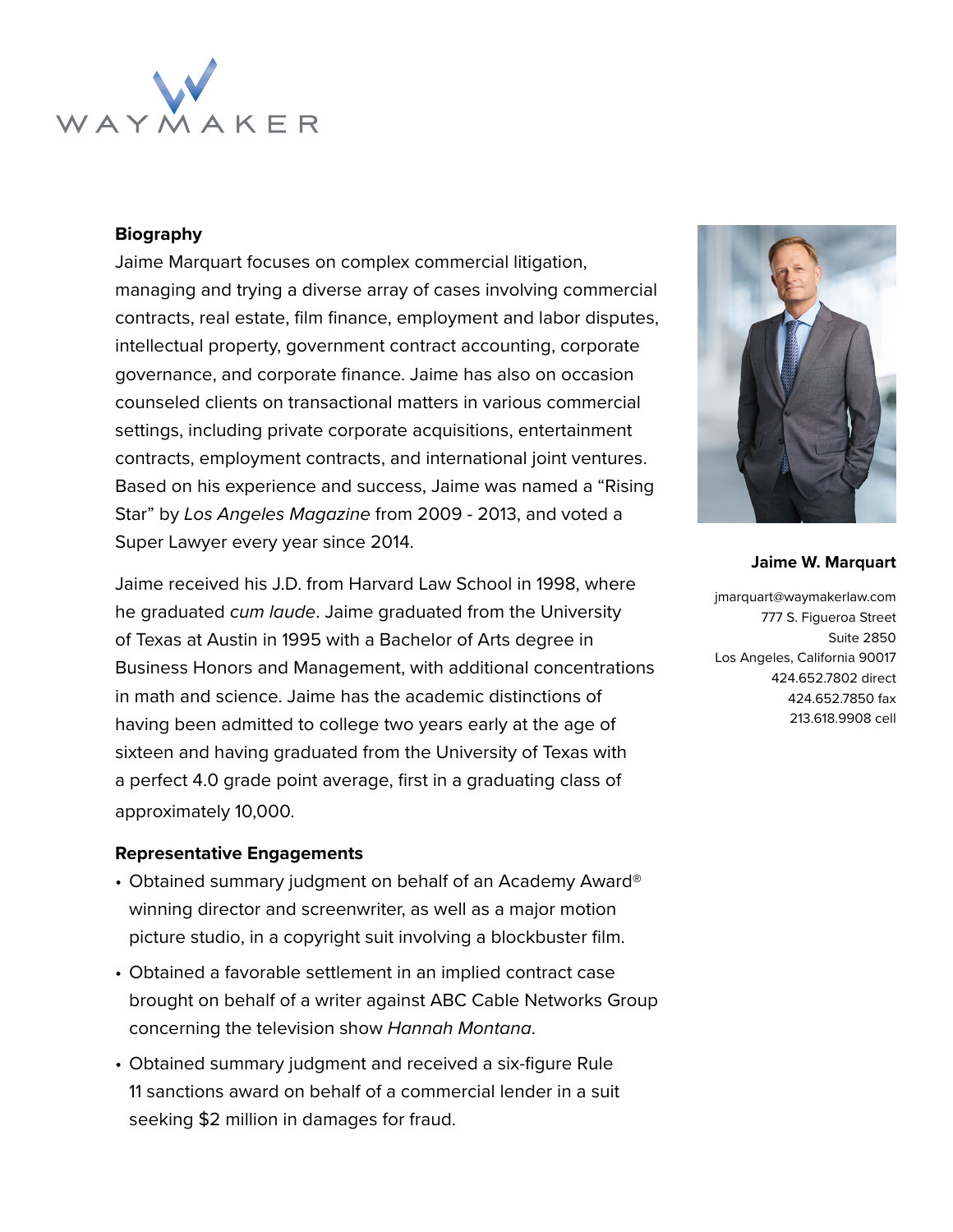

- With co-counsel Quinn Emanuel, obtained a complete defense verdict in a federal jury trial brought against Academy Award® winning directors and producers concerning the film The Last Samurai.
- Obtained a favorable settlement for major real estate investment group in a dispute against the defendant seller of a building that contained asbestos.
- Obtained a walk-away settlement on behalf of a large industrial manufacturer in a labor dispute brought by its former executives.
- Obtained positive attorneys' fees settlement in an interpleader cross-action brought on behalf of one of the world's largest investment management companies.
- Obtained an IFTA arbitration award for a well-known Hollywood agency finding that the agency's former client, an Academy Award® nominated film editor, still owed the agency its full commission on multiple major motion picture projects despite client's early termination of the relationship.
- Obtained favorable pre-lawsuit settlements on behalf of multiple executives against an emerging biopharmaceutical company that had improperly withheld contingent stock and cash compensation from them.

## **Representative Clients**

- The Carlyle Group
- Bedford Falls Company
- The Vanguard Group
- Janus Friis (founder of Skype)
- Air Products, Inc.